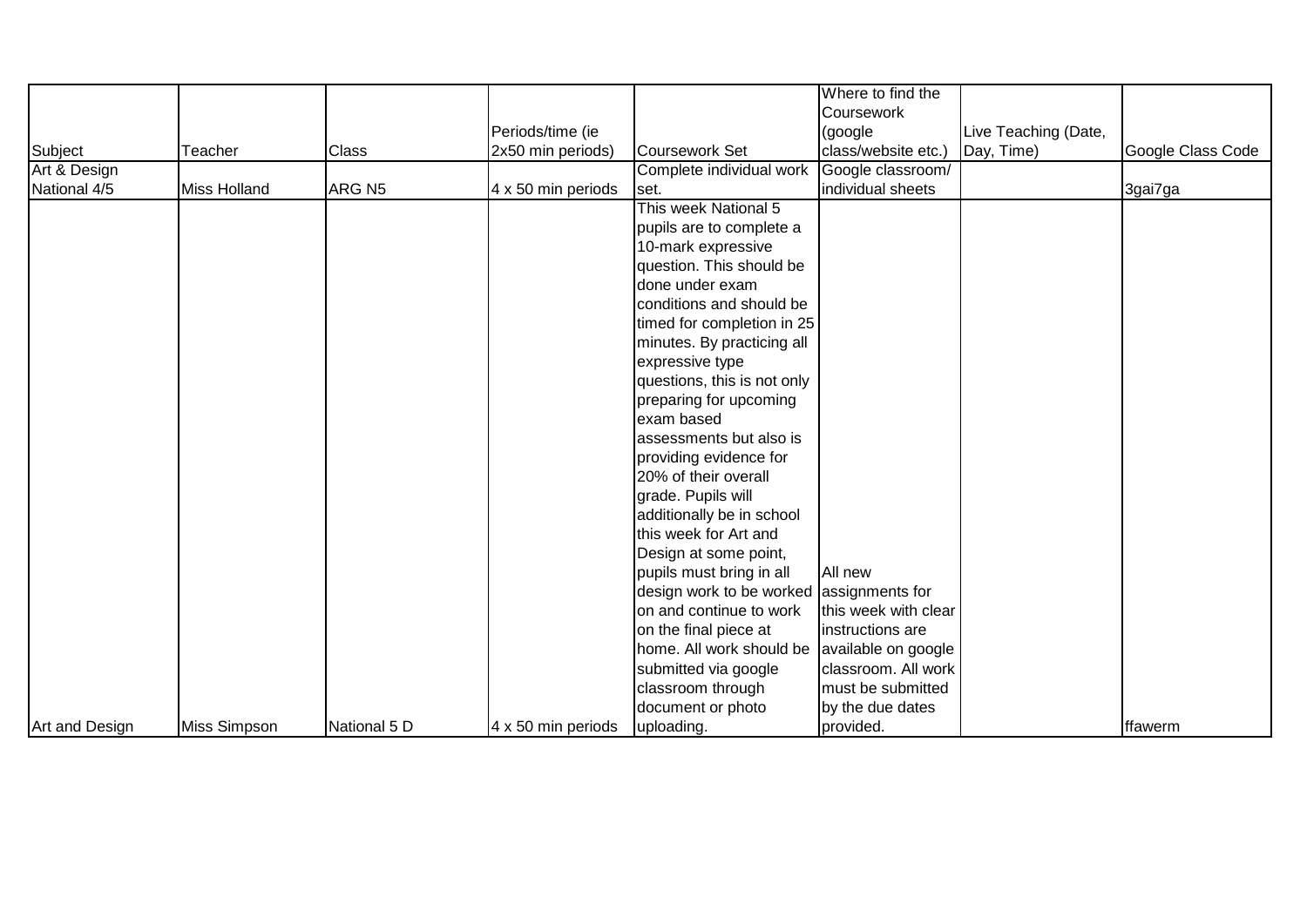|                |              |                                           |                    | This week National 5                          |                     |                     |         |
|----------------|--------------|-------------------------------------------|--------------------|-----------------------------------------------|---------------------|---------------------|---------|
|                |              |                                           |                    | pupils are to complete a                      |                     |                     |         |
|                |              |                                           |                    | 10-mark expressive                            |                     |                     |         |
|                |              |                                           |                    | question. This should be                      |                     |                     |         |
|                |              |                                           |                    | done under exam                               |                     |                     |         |
|                |              |                                           |                    | conditions and should be                      |                     |                     |         |
|                |              |                                           |                    | timed for completion in 25                    |                     |                     |         |
|                |              |                                           |                    | minutes. By practicing all                    |                     |                     |         |
|                |              |                                           |                    | expressive type                               |                     |                     |         |
|                |              |                                           |                    | questions, this is not only                   |                     |                     |         |
|                |              |                                           |                    | preparing for upcoming                        |                     |                     |         |
|                |              |                                           |                    | exam based                                    |                     |                     |         |
|                |              |                                           |                    | assessments but also is                       |                     |                     |         |
|                |              |                                           |                    | providing evidence for                        |                     |                     |         |
|                |              |                                           |                    | 20% of their overall                          |                     |                     |         |
|                |              |                                           |                    | grade. Pupils will                            |                     |                     |         |
|                |              |                                           |                    | additionally be in school                     |                     |                     |         |
|                |              |                                           |                    | this week for Art and                         |                     |                     |         |
|                |              |                                           |                    | Design at some point,                         | All new             |                     |         |
|                |              |                                           |                    | pupils must bring in all                      | assignments for     |                     |         |
|                |              |                                           |                    | design work to be worked this week with clear |                     |                     |         |
|                |              |                                           |                    | on and continue to work                       | instructions are    |                     |         |
|                |              |                                           |                    | on the final piece at                         | available on google |                     |         |
|                |              |                                           |                    | home. All work should be                      | classroom. All work |                     |         |
|                |              |                                           |                    | submitted through                             | must be submitted   |                     |         |
|                |              |                                           |                    | document or photo                             | by the due dates    |                     |         |
| Art and Design | Miss Simpson | National 5 H                              | 4 x 50 min periods | uploading.                                    | provided.           |                     | b5h7xgi |
|                |              |                                           |                    | N4 - Asexual                                  |                     |                     |         |
|                |              |                                           |                    | Reproduction and The                          |                     |                     |         |
|                |              |                                           |                    | Nervous System                                |                     |                     |         |
|                |              |                                           |                    | summary questions, N5 -                       |                     |                     |         |
| Biology        | Miss Turner  | 4B1 National 5 Biology 4 x 50 min periods |                    | Monohybrid Crosses                            | Google Classroom    |                     | hp5pmzl |
|                |              |                                           |                    | <b>Transport Systems and</b>                  |                     |                     |         |
| Biology        | Mr Beagrie   | 4BioH                                     | 4x50 min period    | problem solving quiz                          | Google Classroom    | Thursday 1.15-21.45 | e4bsmue |
|                |              |                                           |                    | N4 - Asexual                                  |                     |                     |         |
|                |              |                                           |                    | Reproduction and The                          |                     |                     |         |
|                |              |                                           |                    | Nervous System                                |                     |                     |         |
|                |              | 4B1A National 5                           |                    | summary questions, N5 -                       |                     |                     |         |
| Biology        | Miss Turner  | Biology                                   | 4 x 50 min periods | Monohybrid Crosses                            | Google Classroom    |                     | 4yfsqfl |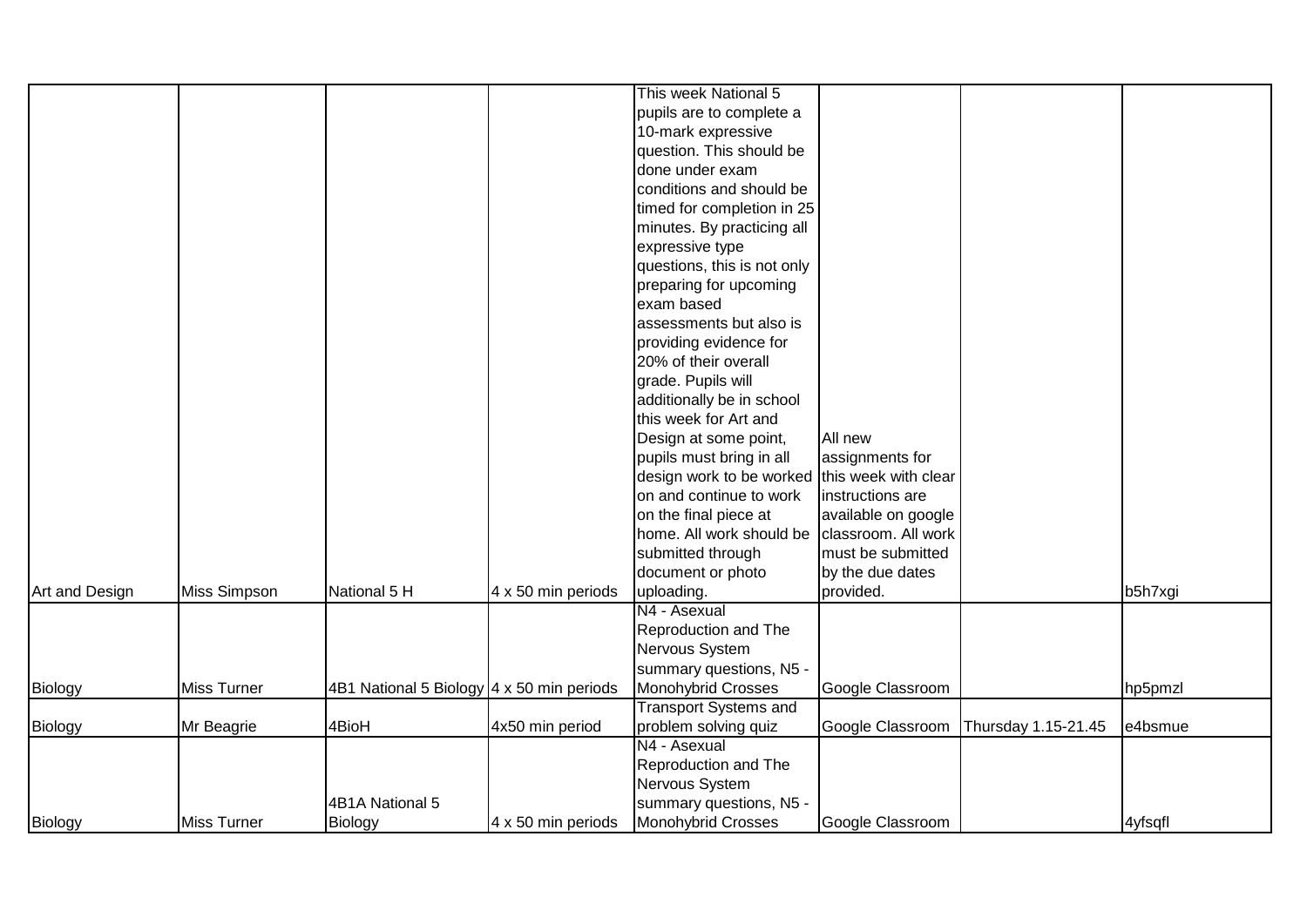|                    |                   |                     |                    | <b>MCO Unit - Reproduction</b>            |                    |                    |                   |
|--------------------|-------------------|---------------------|--------------------|-------------------------------------------|--------------------|--------------------|-------------------|
|                    |                   |                     |                    | p2 (Asexual                               |                    |                    | Ivcmxvf (for both |
| Biology N4         | Miss McPherson    | 4BIB and 4BIN4      | 4 x 50 min periods | Reproduction)                             | Google Classroom   |                    | classes)          |
|                    |                   |                     |                    |                                           | Google classroom   |                    |                   |
| Biology National 5 | <b>Miss Dick</b>  | National 5 Biology  | 4 x 50 min periods | <b>Plant Transport Systems</b>            | and SQA website    |                    | t5uz2mo           |
|                    |                   |                     |                    | Operations: Read the                      |                    |                    |                   |
|                    |                   |                     |                    | through the presentation.                 | Google Classroom - |                    |                   |
|                    |                   |                     |                    | There are tasks to work                   | All work is under  |                    |                   |
|                    |                   |                     |                    | through. Hand in all tasks Classroom tab, |                    |                    |                   |
| Business           | <b>Miss Clark</b> | S4D - National 4    | 4 x 50 min periods | once complete.                            | Topic, N4.         | N/A                | z66o36c           |
|                    |                   |                     |                    | Revision Lesson 4:                        |                    |                    |                   |
|                    |                   |                     |                    | <b>Understanding Business</b>             | Google Classroom - |                    |                   |
|                    |                   |                     |                    | Outcome 2. Various                        | All work under     |                    |                   |
|                    |                   |                     |                    | tasks to work through and Classroom tab,  |                    |                    |                   |
|                    |                   |                     |                    | complete, hand in once                    | Topic, Online      | Wednesday 10 March |                   |
| Business           | <b>Miss Clark</b> | S4D - National 5    | 4 x 50 min periods | complete.                                 | Learning Revision  | 2021 11:35-12:25   | z66o36c           |
|                    |                   |                     |                    |                                           |                    |                    |                   |
|                    |                   |                     |                    | Revision and past papers                  |                    |                    |                   |
|                    |                   |                     |                    | questions. All instructions,              |                    |                    |                   |
|                    |                   |                     |                    | PowerPoints, tasks and                    |                    |                    |                   |
|                    |                   |                     |                    | support resources will be                 |                    |                    |                   |
| Business           |                   |                     |                    | available on Google                       |                    |                    |                   |
| Management         | Mr Raya           | S4E                 | 4 x 50 min periods | Classroom                                 | Google Classroom   |                    | ol7to6v           |
| Chemistry          | Mr Beagrie        | 4Chem               | 4x50 min period    | Radiation                                 | Google Classroom   | Thursday 230       | r6o65xd           |
| Chemistry          | <b>Miss Dick</b>  | N4/5 Chemistry      | 4 x 50 min periods | Fertilisers                               | Google Classroom   |                    | f5nxt7m           |
|                    |                   |                     |                    | Pupils will carry on with                 |                    |                    |                   |
|                    |                   |                     |                    | revising the unit of                      |                    |                    |                   |
|                    |                   |                     |                    | Software Design and                       |                    |                    |                   |
|                    |                   |                     |                    | Development.                              |                    |                    |                   |
|                    |                   |                     |                    | The focus this week will                  |                    |                    |                   |
|                    |                   |                     |                    | be on practicing past                     |                    |                    |                   |
| Computing Science  | Mr Aldeen         | N <sub>5</sub> COMH | 4 x 50 min periods | paper coursework.                         | Google Classroom   |                    | 3s67z4n           |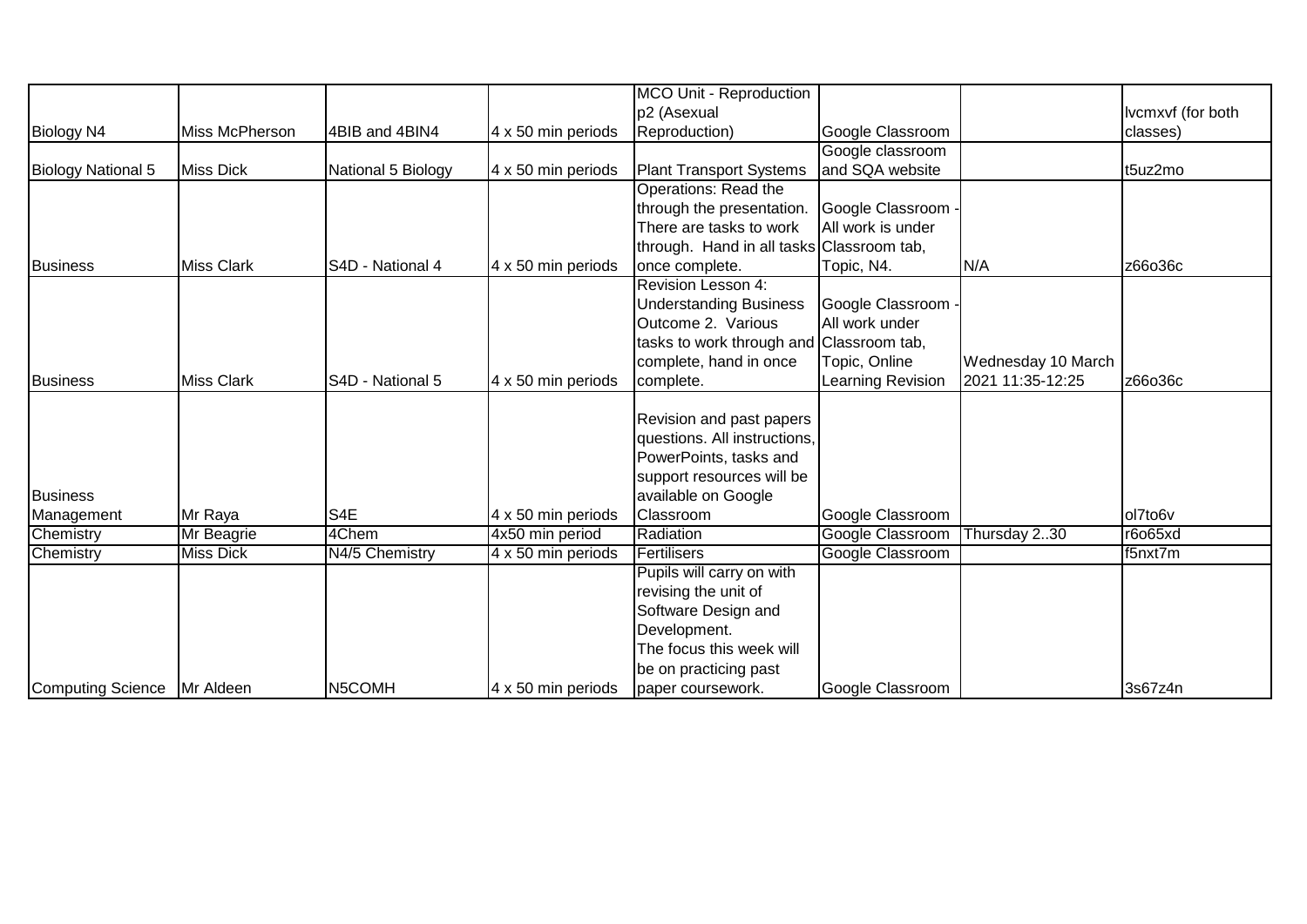| Computing Science | Pablo Oliveras | N <sub>5G</sub>                                        | 4 x 50 min periods | We're continue to prepare<br>for a final assessment on<br>the current Unit: Software<br>Design & Development.<br>Coursework and past<br>papers questions,<br>questionnaires and tests.<br>This week focused on<br>Analysis, Design, and<br>more especially<br>Implementation,<br>Evaluation & Testing. | Google Classroom                   |                        | vibjj3m |
|-------------------|----------------|--------------------------------------------------------|--------------------|--------------------------------------------------------------------------------------------------------------------------------------------------------------------------------------------------------------------------------------------------------------------------------------------------------|------------------------------------|------------------------|---------|
|                   |                |                                                        |                    |                                                                                                                                                                                                                                                                                                        |                                    |                        |         |
|                   |                |                                                        |                    | We're continue to prepare<br>for a final assessment on                                                                                                                                                                                                                                                 |                                    |                        |         |
|                   |                |                                                        |                    | the current Unit: Software                                                                                                                                                                                                                                                                             |                                    |                        |         |
|                   |                |                                                        |                    | Design & Development.                                                                                                                                                                                                                                                                                  |                                    |                        |         |
|                   |                |                                                        |                    | Coursework and past                                                                                                                                                                                                                                                                                    |                                    |                        |         |
|                   |                |                                                        |                    | papers questions,                                                                                                                                                                                                                                                                                      |                                    |                        |         |
|                   |                |                                                        |                    | questionnaires and tests.                                                                                                                                                                                                                                                                              |                                    |                        |         |
|                   |                |                                                        |                    | This week focused on                                                                                                                                                                                                                                                                                   |                                    |                        |         |
|                   |                |                                                        |                    | Analysis, Design, and                                                                                                                                                                                                                                                                                  |                                    |                        |         |
|                   |                |                                                        |                    | more especially                                                                                                                                                                                                                                                                                        |                                    |                        |         |
|                   |                |                                                        |                    | Implementation,                                                                                                                                                                                                                                                                                        |                                    |                        |         |
| Computing Science | Pablo Oliveras | N <sub>5F</sub>                                        | 4 x 50 min periods | Evaluation & Testing.                                                                                                                                                                                                                                                                                  | Google Classroom                   |                        | dvgxkc5 |
|                   |                |                                                        |                    | <b>Friday Practical Session</b>                                                                                                                                                                                                                                                                        | In School Project-                 |                        |         |
| Design &          |                |                                                        |                    | in School and workbook                                                                                                                                                                                                                                                                                 | Friday and Google                  |                        |         |
| Technology        | Mr Irvine      | <b>Practical Woodwork</b>                              | 4 x 50 min periods | theory task online                                                                                                                                                                                                                                                                                     | Classroom                          | In School Friday       | 4gqk7cd |
|                   |                |                                                        |                    | <b>Tuesday Practical</b>                                                                                                                                                                                                                                                                               |                                    |                        |         |
|                   |                |                                                        |                    | Session in School and                                                                                                                                                                                                                                                                                  |                                    |                        |         |
| Design &          |                |                                                        |                    | workbook theory task                                                                                                                                                                                                                                                                                   | Online using                       | Tuesday In school      |         |
| Technology        | Mr Irvine      | <b>Practical Metalwork</b>                             | 4 x 50 min periods | online                                                                                                                                                                                                                                                                                                 | Google Classroom                   | project work           | tebdtok |
|                   |                |                                                        |                    |                                                                                                                                                                                                                                                                                                        |                                    | 16/3/21, Tuesday       |         |
|                   |                |                                                        |                    |                                                                                                                                                                                                                                                                                                        |                                    | Gmeet Theory (14:05-   |         |
|                   |                |                                                        |                    | <b>SQA Theory</b>                                                                                                                                                                                                                                                                                      |                                    | 15:45), 18/3/21,       |         |
|                   |                |                                                        |                    | Written/Practical                                                                                                                                                                                                                                                                                      |                                    | <b>Thursday School</b> |         |
| Drama National    | Ms Livingston  | National $4/5$ Drama F $\vert 4 \times 50$ min periods |                    | Rehearsal                                                                                                                                                                                                                                                                                              | Google Classroom Rehearsal (12:25) |                        | cynluup |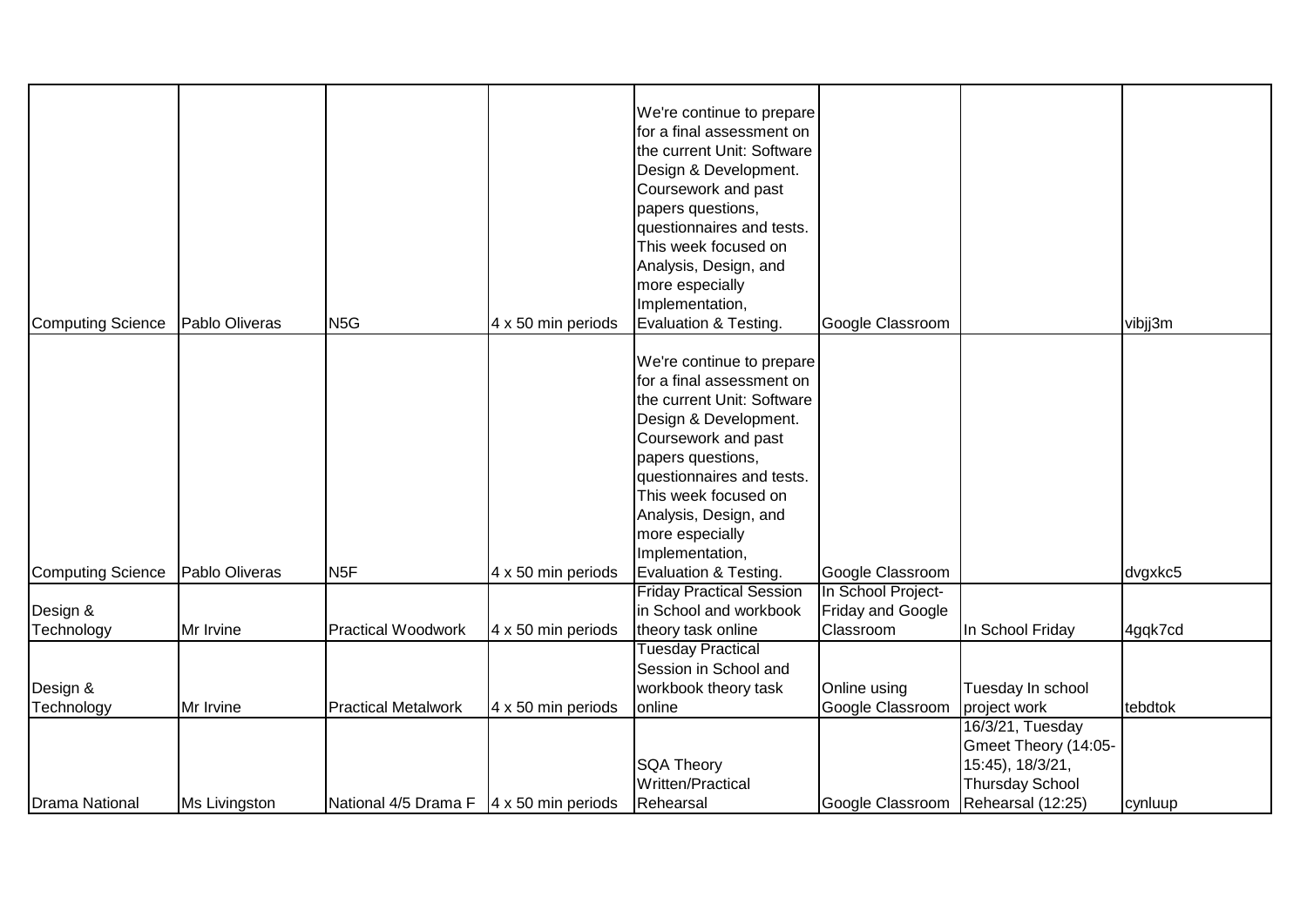|                    |                       |                      |                    |                              |                       | 15/3/21, Monday                     |         |
|--------------------|-----------------------|----------------------|--------------------|------------------------------|-----------------------|-------------------------------------|---------|
|                    |                       |                      |                    |                              |                       | Gmeet Theory (14:05-                |         |
|                    |                       |                      |                    |                              |                       | 15:45), 18/3/21,                    |         |
|                    |                       |                      |                    | <b>SQA Written/Practical</b> |                       | <b>Thursday School</b>              |         |
| Drama National 4/5 | Ms Livingston         | National 4/5 Drama G | 4 x 50 min periods | Revision                     | Google Classroom      | Rehearsal (12:25)                   | rl6ym5j |
| Engineering        |                       | S4 Engineering       |                    |                              |                       |                                     |         |
| Science            | Mr Onuoha             | Science              | 4 x 50 min periods | Electrical circuits          | Google Classroom      | Monday 15/03/21                     |         |
|                    |                       |                      |                    | Pupils should work away      | All resources will be |                                     |         |
|                    |                       |                      |                    | on tasks posted for their    | available on our      |                                     |         |
| English            | <b>Miss MacDonald</b> | National 4           | 4 x 50 min periods | writing unit.                |                       | Google Classroom. Tuesday 16th, 9am | y4pskux |
|                    |                       |                      |                    | Pupils should work away      | All resources will be |                                     |         |
|                    |                       |                      |                    | on tasks set for their       | available on our      | Monday 15th,                        |         |
| English            | Miss MacDonald        | National 5           | 4 x 50 min periods | RUAE unit.                   | Google Classroom.     | 12.30pm                             | 6hdsq2j |
| English            | Mrs Irving            | 4.5 National 4       | 4 x 50 min periods | <b>Listening Unit</b>        | Google Classroom      | 16/3/21 Tuesday 9am                 | hhjypns |
|                    |                       |                      |                    |                              |                       | 17/3/21 Wednesday                   |         |
| English            | Mrs Irving            | 4.1 National 5       | 4 x 50 min periods | Folio work/Poetry work       | Google Classroom      | 9.35am                              | in4ftxe |
|                    |                       |                      |                    |                              |                       | 17/3/21 Wednesday                   |         |
| English            | Mrs Irving            | 4.5 National 5       | 4 x 50 min periods | Folio work/Poetry work       | Google Classroom      | 10.45am                             | zpuead5 |
|                    |                       |                      |                    | Romeo & Juliet Tybalt's      |                       | Wednesday 17th                      |         |
| English            | Mrs Jones             | National 5           | 3 x 50 min periods | Death Essay                  | Google Class          | March at 10:45am                    | nucx4vv |
|                    |                       |                      |                    | Stone Cold' by Robert        |                       | 15th March 2021,                    |         |
| English National 4 | Miss McCann           | 4.4 (4C)             | 4 x 50 min periods | Swindells (Steps 1-5)        | Google Classroom      | Monday, 12:30pm                     | vbqtzcy |
|                    |                       |                      |                    | Stone Cold' by Robert        |                       | 17th March 2021,                    |         |
| English National 4 | Miss McCann           | 4.8 (4G)             | 4 x 50 min periods | Swindells (Steps 1-5)        | Google Classroom      | Wednesday, 10:45am                  | jwd6yz3 |
|                    |                       | National 4 English   |                    |                              |                       | March 15th, Monday,                 |         |
| English National 4 | Miss Atkinson         | Class                | 4 x 50 min periods | <b>AVU</b>                   | Google Classroom      | 12:25 pm                            | efi3ekg |
|                    |                       |                      |                    |                              |                       | None (done with Mrs.                |         |
| English National 5 | Miss Atkinson         | National 5 Class     | 1 x 50 min period  | <b>RUAE Review</b>           | Google Classroom      | Jones)                              | jzu5jv5 |
|                    |                       |                      |                    | Reading/Listening/Writing    |                       |                                     |         |
|                    |                       |                      |                    | Talking practice for all     |                       |                                     |         |
|                    |                       |                      |                    | levels: In-school teaching   |                       |                                     |         |
|                    |                       |                      |                    | and optional tasks to        |                       |                                     |         |
|                    |                       |                      |                    | complete at home to          |                       | No online meet this                 |         |
|                    |                       |                      |                    | develop particular skill     |                       | week- in-person                     |         |
|                    |                       |                      |                    | according to individual      |                       | teaching on allocated               |         |
| French             | Mrs Hutcheson         | N4/5 French          | 4 x 50 min periods | pupil                        | Google Classroom      | day (Wednesday PM)   f5q5u5y        |         |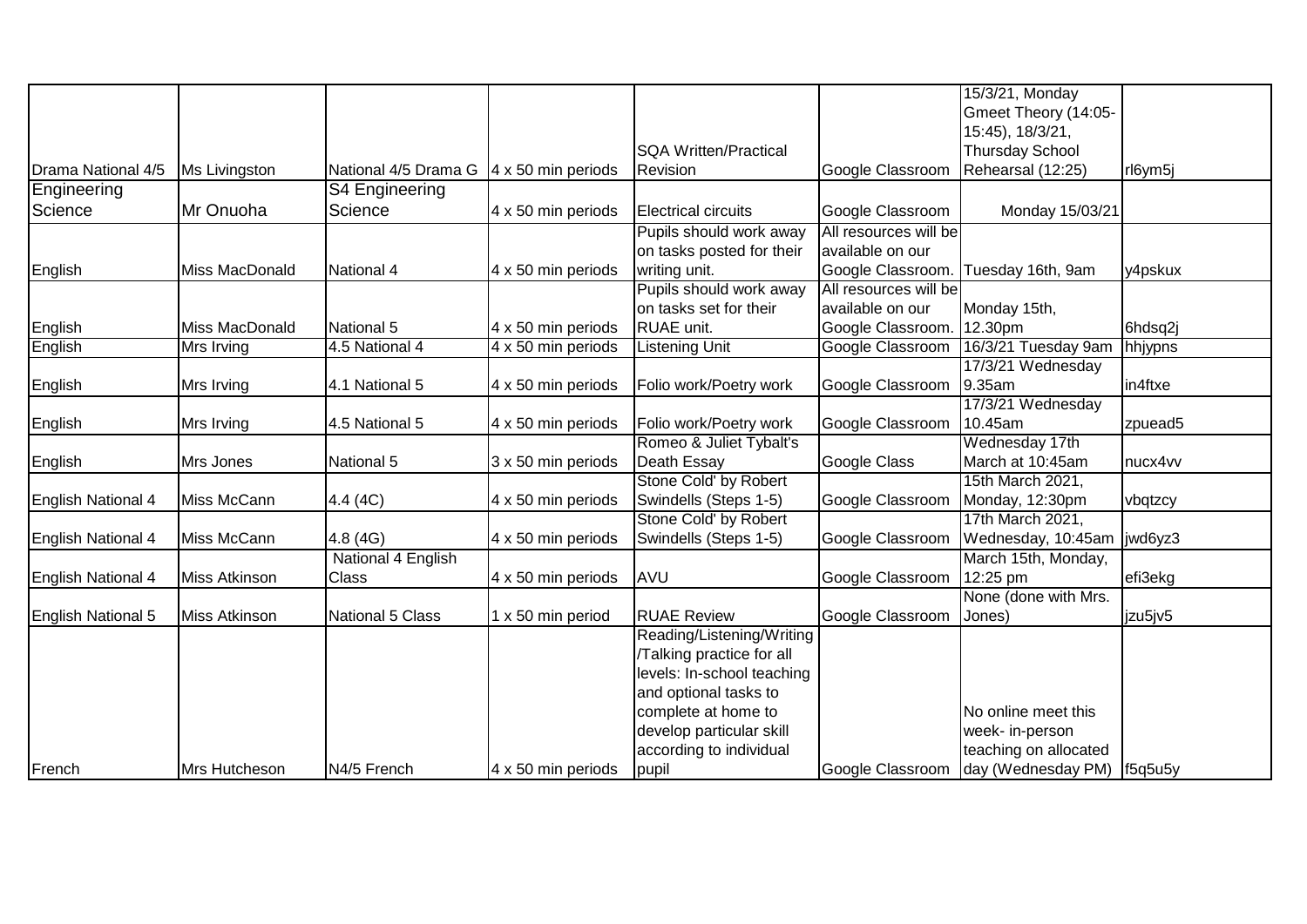|                          |                     |                          |                                      |                               | <b>GEN 4/5 D&amp;F</b> |                        |                 |
|--------------------------|---------------------|--------------------------|--------------------------------------|-------------------------------|------------------------|------------------------|-----------------|
|                          |                     |                          |                                      |                               | Geography              |                        |                 |
|                          |                     |                          |                                      | Population Revision and       | Gopogle                |                        |                 |
| Geography                | Mr Ikpa             | GEN 4/5 D&F              | 4 x 50 min periods                   | Assessment                    | Classroom              |                        | nhjlfgb         |
|                          |                     |                          |                                      |                               | <b>GEN 4/5 A&amp;G</b> |                        |                 |
|                          |                     |                          |                                      | Population Revision and       | Geography Google       |                        |                 |
| Geography                | Mrs Watson          | <b>GEN 4/5 A&amp;G</b>   | 4 x 50 min periods                   | Assessment                    | Classroom              |                        | zeyxcxj         |
| Graphic                  |                     |                          |                                      | Assignment preparation        | Google Classroom       |                        |                 |
| Communication            | <b>Miss Nicoll</b>  | N <sub>5</sub> GC        | 4 x 50 min periods                   | and assignment tasks.         | & in-school session    |                        | j7at2mp         |
| <b>History</b>           | <b>Miss Burns</b>   | 4D                       | 4 x 50 min periods                   | Hitler's rise to power        | Google Classroom       |                        | v5vaw6j         |
| <b>History</b>           | <b>Miss Burns</b>   | 4F                       | 4 x 50 min periods                   | <b>Hitler's Rise to Power</b> | Google Classroom       |                        | 5tpqdbc         |
| <b>History</b>           | <b>Miss MacLeod</b> | 4E                       | 4 x 50 min periods                   | <b>Hitler's Rise to Power</b> | Google Classroom       |                        | r7p4knz         |
| <b>History</b>           | <b>Mrs Dickson</b>  | 4H                       | 4 x 50 min periods                   | <b>Hitler's Rise to Power</b> | Google Classroom       |                        | argqjhq         |
| Home Economics           | Miss Macdonald      | <b>NPA Bakery</b>        | $\overline{4 \times 50}$ min periods | In-school learning            | Google Classroom       |                        | nfwxhpb         |
|                          |                     |                          |                                      |                               |                        |                        |                 |
| Home Economics           | <b>Miss Ritchie</b> | <b>Practical Cookery</b> | 4 x 50 min periods                   | In-school learning and        | Google Classroom       |                        | 36ficai         |
| <b>Practical Cookery</b> |                     |                          |                                      | equipment lists               |                        |                        |                 |
| Mathematics              | R King              | S <sub>4</sub> A         | 4 x 50 min periods                   | <b>Container Packing</b>      | S4A R King             | 19/3, Friday, 1345     | uoh2jca         |
|                          |                     |                          |                                      | Applying statistical skills   |                        |                        | Classroom code- |
| Mathematics              | Mr John             | 4Y1                      | 4 x 50 min periods                   | to analysing data             | Google classroom       |                        | m6nmuc2         |
|                          |                     |                          |                                      | N3 maths unit 2 (practice     |                        |                        |                 |
| Mathematics              | Mr Makina           | 4Y4                      | 4 x 50 min periods                   | assessments)                  | Google classroom       |                        | 7tyjeqz         |
|                          |                     |                          |                                      | Unit 2-part 1 test,           |                        |                        |                 |
| Maths                    | U Maksymiuk         | S4 TS Maths              | 4 x 50 min periods                   | directions revision           | Google Classroom       |                        | d4xkaiv         |
|                          |                     |                          |                                      | Graphs, Charts and            |                        |                        |                 |
| Maths                    | Mrs Simpson         | 4X3                      | 4 x 50 min periods                   | <b>Tables Revision</b>        | Google Classroom       |                        | xm3awye         |
| <b>Maths</b>             | Mrs Simpson         | 4Y <sub>2</sub>          | 4 x 50 min periods                   | <b>Past Paper Revision</b>    | Google Classroom       |                        | 3rrz4yc         |
|                          |                     |                          |                                      |                               |                        | Pupils can join google |                 |
|                          |                     |                          |                                      |                               |                        | meets when they are    |                 |
|                          |                     |                          |                                      |                               |                        | struggling with any of |                 |
|                          |                     |                          |                                      |                               |                        | the work.              |                 |
|                          |                     |                          |                                      |                               |                        | This will take place   |                 |
|                          |                     |                          |                                      |                               |                        | when they are          |                 |
| Maths                    | Mr Shaw             | 4Y3                      | 3 x 50 min periods                   | Numeracy revision             | Google classroom       | timetabled for maths.  | ∣tjwvzsg        |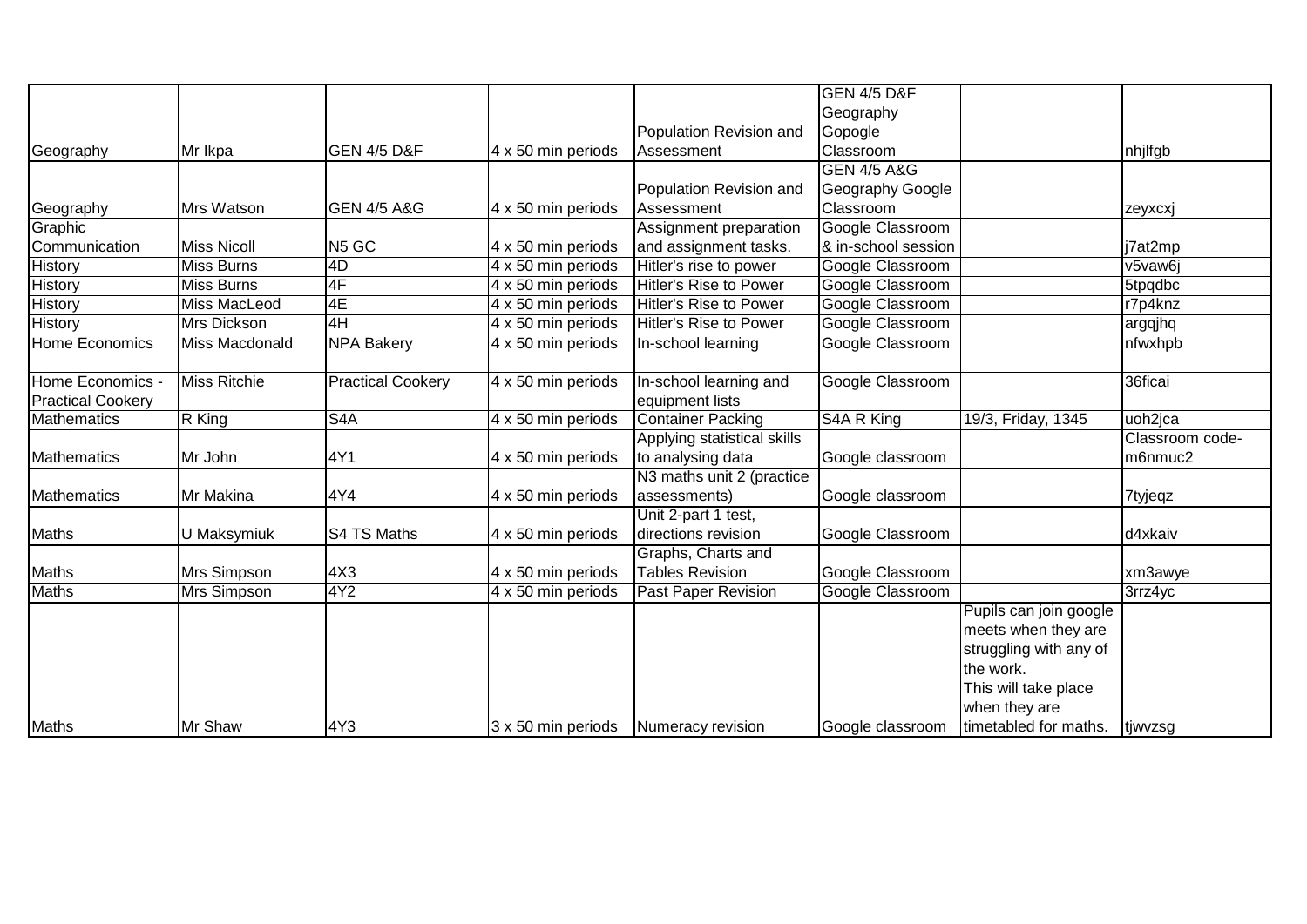|                       |                   |                         |                                      |                                   |                      | No live teaching has    |         |
|-----------------------|-------------------|-------------------------|--------------------------------------|-----------------------------------|----------------------|-------------------------|---------|
|                       |                   |                         |                                      |                                   |                      | been scheduled but is   |         |
|                       |                   |                         |                                      |                                   |                      | available on request,   |         |
|                       |                   |                         |                                      | Complete algebra,                 |                      | preferably in the times |         |
|                       |                   |                         |                                      | followed by sequences             |                      | usually set aside for   |         |
| Maths                 | Mr Henderson      | 4X4                     | 4 x 50 min periods                   | and straight lines                | Google Classroom     | school maths lessons    | liggug3 |
|                       |                   |                         |                                      | This week we will be              |                      |                         |         |
|                       |                   |                         |                                      | starting a new topic,             |                      |                         |         |
| Maths                 | <b>Miss Park</b>  | 4X1                     | 4 x 50 min periods                   | Statistics.                       | Google classroom     |                         | 5c3kllp |
|                       |                   |                         |                                      | This week we will be              |                      |                         |         |
|                       |                   |                         |                                      | starting a new topic,             |                      |                         |         |
| Maths                 | <b>Miss Park</b>  | 4X1                     | 4 x 50 min periods                   | Statistics.                       | Google classroom     |                         | 5c3kllp |
|                       |                   | <b>Targeted Support</b> |                                      | Paperman' Short film              |                      | Thursday 18/3/20 1-15-  |         |
| Media Studies         | Mrs G Smith       | <b>Media Studies</b>    | 2 x 50 min periods                   | analysis                          | Google Classroom     | 2.05pm                  | rd2k6tz |
|                       |                   |                         |                                      | <b>Critical Review of Factual</b> |                      |                         |         |
| Media Studies         | Dr Millar         | Media Studies TS        | 2 x 50 min periods                   | films essay                       | Google Classroom     | Tuesday 2.30            | 3s3hern |
| Mental Health and     | Dr Millar-Weyland | Mental Health and       | $\overline{4 \times 50}$ min periods | complete outstanding              | Google classroom     | Monday 10.45;           | s32oflv |
| Wellbeing             |                   | Wellbeing               |                                      | assignments and collate           |                      | learning conversations  |         |
|                       |                   |                         |                                      | evidence for assesssment          |                      | by arrangement          |         |
|                       |                   |                         |                                      | folio; 1-1 learning               |                      |                         |         |
|                       |                   |                         |                                      | conversations by                  |                      |                         |         |
|                       |                   |                         |                                      | arrangement                       |                      |                         |         |
|                       |                   |                         |                                      |                                   | All coursework can   |                         |         |
|                       |                   |                         |                                      |                                   | be found on Google   |                         |         |
|                       |                   |                         |                                      |                                   | Classroom with any   |                         |         |
|                       |                   |                         |                                      |                                   | external links to be |                         |         |
|                       |                   |                         |                                      | <b>Revision Guide and</b>         | found within the     |                         |         |
| Modern Studies        | Mrs Pollard       | N5MSD                   | 4 x 50 min periods                   | Google Form Quiz                  | material.            |                         | 7fhjmsn |
|                       |                   |                         |                                      |                                   | All coursework can   |                         |         |
|                       |                   |                         |                                      |                                   | be found on Google   |                         |         |
|                       |                   |                         |                                      |                                   | Classroom with any   |                         |         |
|                       |                   |                         |                                      |                                   | external links to be |                         |         |
|                       |                   |                         |                                      | <b>Revision Guide and</b>         | found within the     |                         |         |
| <b>Modern Studies</b> | Mrs Burns         | N5MSG1                  | 4 x 50 min periods                   | Google Form Quiz                  | material.            |                         | r5n2iym |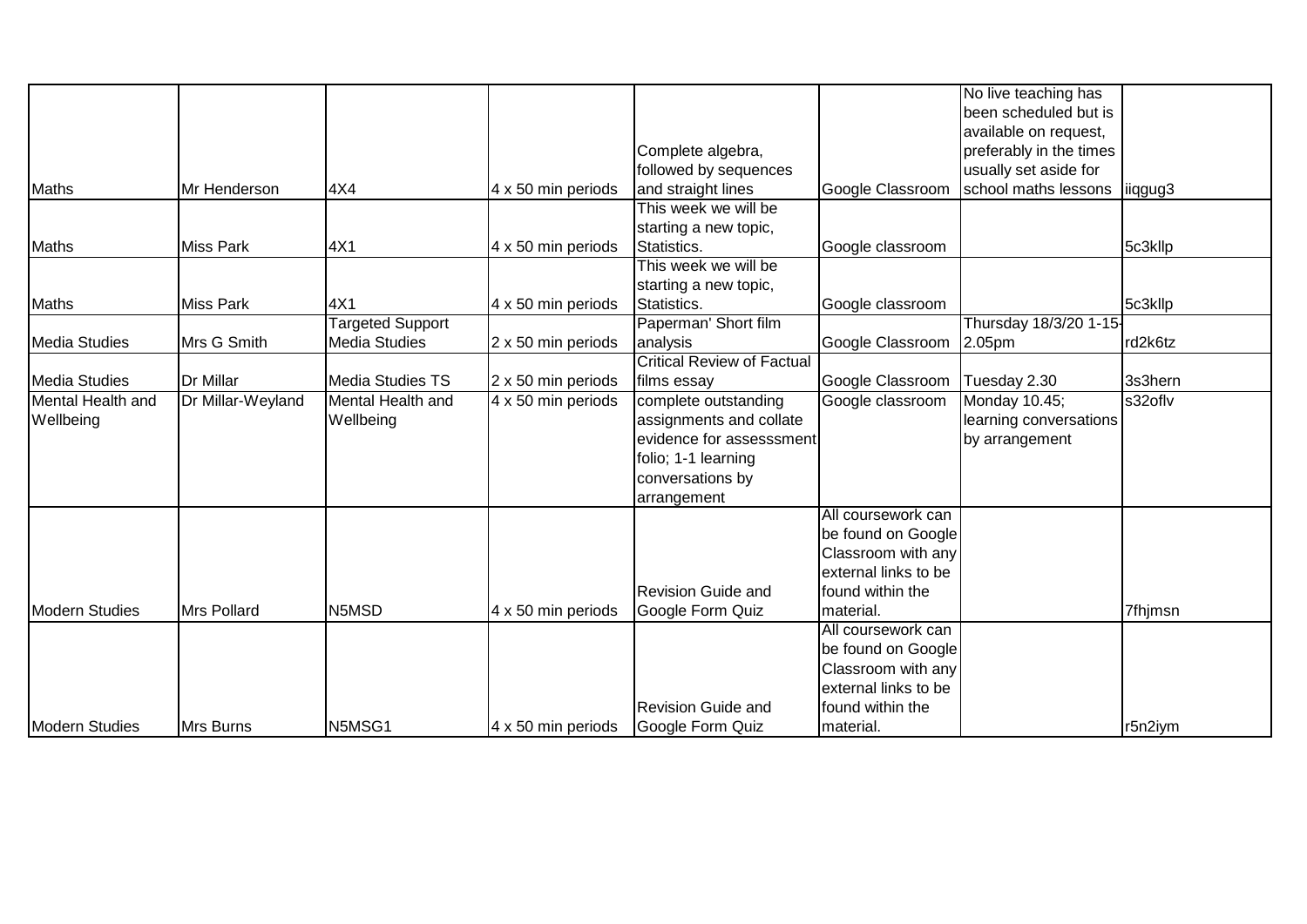|                       |                     |                    |                    |                           | All coursework can   |                  |         |
|-----------------------|---------------------|--------------------|--------------------|---------------------------|----------------------|------------------|---------|
|                       |                     |                    |                    |                           | be found on Google   |                  |         |
|                       |                     |                    |                    |                           | Classroom with any   |                  |         |
|                       |                     |                    |                    |                           | external links to be |                  |         |
|                       |                     |                    |                    | <b>Revision Guide and</b> | found within the     |                  |         |
| <b>Modern Studies</b> | Mrs Dickson         | N5MSG2             | 4 x 50 min periods | Google Form Quiz          | material.            |                  | xxp5ok3 |
|                       |                     |                    |                    |                           | All coursework can   |                  |         |
|                       |                     |                    |                    |                           | be found on Google   |                  |         |
|                       |                     |                    |                    |                           | Classroom with any   |                  |         |
|                       |                     |                    |                    |                           | external links to be |                  |         |
|                       | Mrs Pollard and Mrs |                    |                    | <b>Revision Guide and</b> | found within the     |                  |         |
| Modern Studies        | <b>Burns</b>        | N <sub>5MSH</sub>  | 4 x 50 min periods | Google Form Quiz          | material.            |                  | npudbnm |
|                       |                     |                    |                    |                           | All coursework can   |                  |         |
|                       |                     |                    |                    |                           | be found on Google   |                  |         |
|                       |                     |                    |                    |                           | Classroom with any   |                  |         |
|                       |                     |                    |                    |                           | external links to be |                  |         |
|                       |                     |                    |                    | <b>Revision Guide and</b> | found within the     |                  |         |
| Modern Studies        | Mrs Pollard         | N5MSHIA            | 4 x 50 min periods | Google Form Quiz          | material.            |                  | vxjur24 |
|                       |                     |                    |                    |                           | All coursework can   |                  |         |
|                       |                     |                    |                    |                           | be found on Google   |                  |         |
|                       |                     |                    |                    |                           | Classroom with any   |                  |         |
|                       |                     |                    |                    |                           | external links to be |                  |         |
|                       |                     |                    |                    | <b>Revision Guide and</b> | found within the     |                  |         |
| Modern Studies        | Mrs Pollard         | N5MSHIB            | 4 x 50 min periods | Google Form Quiz          | material.            |                  | xeo3ke2 |
|                       |                     |                    |                    | Pupils to complete the    |                      |                  |         |
|                       |                     |                    |                    | Google form on 'Music     |                      |                  |         |
|                       |                     |                    |                    | Literacy Revision',       |                      |                  |         |
|                       |                     |                    |                    | assignment on ' 'Practice |                      |                  |         |
|                       |                     |                    |                    | Paper Questions' and      |                      | Wednesday 11:35- |         |
|                       |                     |                    |                    | record their performance  |                      | 12:25 and Friday |         |
| Music                 | Miss. Padam         | National 4/5 Music | 4 x 50 min periods | pieces and hand-in.       | Google Classroom     | 11:35-12:25      | f5heyyo |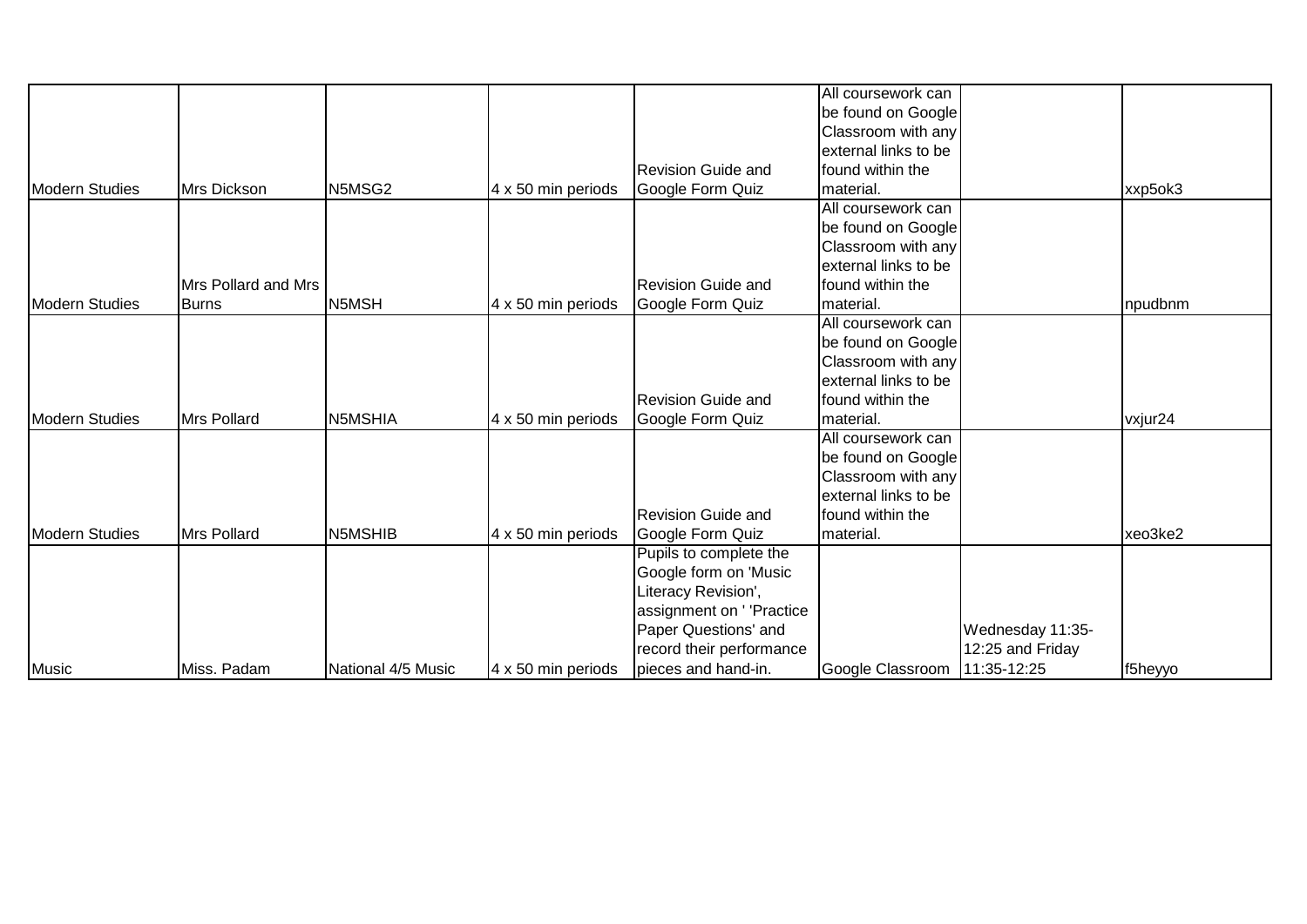|                    |                |                  |                           | <b>NPA Pupils should focus</b> |                  |                    |         |
|--------------------|----------------|------------------|---------------------------|--------------------------------|------------------|--------------------|---------|
|                    |                |                  |                           | on recording their             |                  |                    |         |
|                    |                |                  |                           | performance pieces and         |                  |                    |         |
|                    |                |                  |                           | uploading them to Google       |                  |                    |         |
|                    |                |                  |                           | Classroom                      |                  |                    |         |
|                    |                |                  |                           |                                |                  |                    |         |
|                    |                |                  |                           | National 4 Pupils should       |                  |                    |         |
|                    |                |                  |                           | catch up on the Music          |                  |                    |         |
|                    |                |                  |                           | Literacy work already          |                  |                    |         |
|                    |                |                  |                           | uploaded to ensure no          |                  |                    |         |
|                    |                |                  |                           | task has been missed           |                  |                    |         |
| <b>Music</b>       | Mrs Cardy      | 4MuNPA           | 4 x 50 min periods        | lout.                          | Google Classroom |                    | dawezpz |
|                    |                |                  |                           | Tuesday lesson -               |                  |                    |         |
|                    |                |                  |                           | complete assignment on         |                  |                    |         |
|                    |                |                  |                           | Google Forms - testing         |                  |                    |         |
|                    |                |                  |                           | Microphone, Polar              |                  |                    |         |
|                    |                |                  |                           | Patterns, Mic Placement        |                  |                    |         |
|                    |                |                  |                           | and Room Acoustics             |                  |                    |         |
|                    |                |                  |                           | knowledge.                     |                  |                    |         |
|                    |                |                  |                           | Thursday lesson - pupils       |                  |                    |         |
|                    |                |                  |                           | in school to continue with     |                  |                    |         |
|                    |                | N4/5 Music       |                           | Audiobook recording on         |                  | Tuesday 16th March |         |
| Music Technology   | Mrs Campbell   | Technology       | 4 x 50 min periods        | Garageband.                    | Google Classroom | 2.05pm             | mpumd6f |
|                    |                |                  |                           | Please complete missing        |                  |                    |         |
|                    |                |                  |                           | tasks on google                |                  |                    |         |
| NPA-Drawing Skills | Miss Holland   | <b>AR NPA</b>    | 4 x 50 min periods        | classroom                      | Google Classroom |                    | wmxuhhj |
| PE (aesthetic)     | Miss Smith     | National 4/5     | $4 \times 50$ min periods | <b>Factors Impacting</b>       | Google Classroom |                    | 3lokmwk |
| National 4/5       |                |                  |                           | Performance & One-Off          |                  |                    |         |
|                    |                |                  |                           | Performance Stretch            |                  |                    |         |
|                    |                |                  |                           | Routine                        |                  |                    |         |
| PE Core            | Mr Duthie,     | S4 Core Physical | 2 x 50 min periods        | Friends Of Anchor -            |                  |                    |         |
|                    | Miss Smith     | Education        |                           | 'Going the Distance'           |                  |                    |         |
|                    | Mr Jamieson,   |                  |                           | challenge                      |                  |                    |         |
|                    | Miss McDonald, |                  |                           |                                |                  |                    |         |
|                    | Mr Pennycook   |                  |                           |                                |                  |                    | kckwoe7 |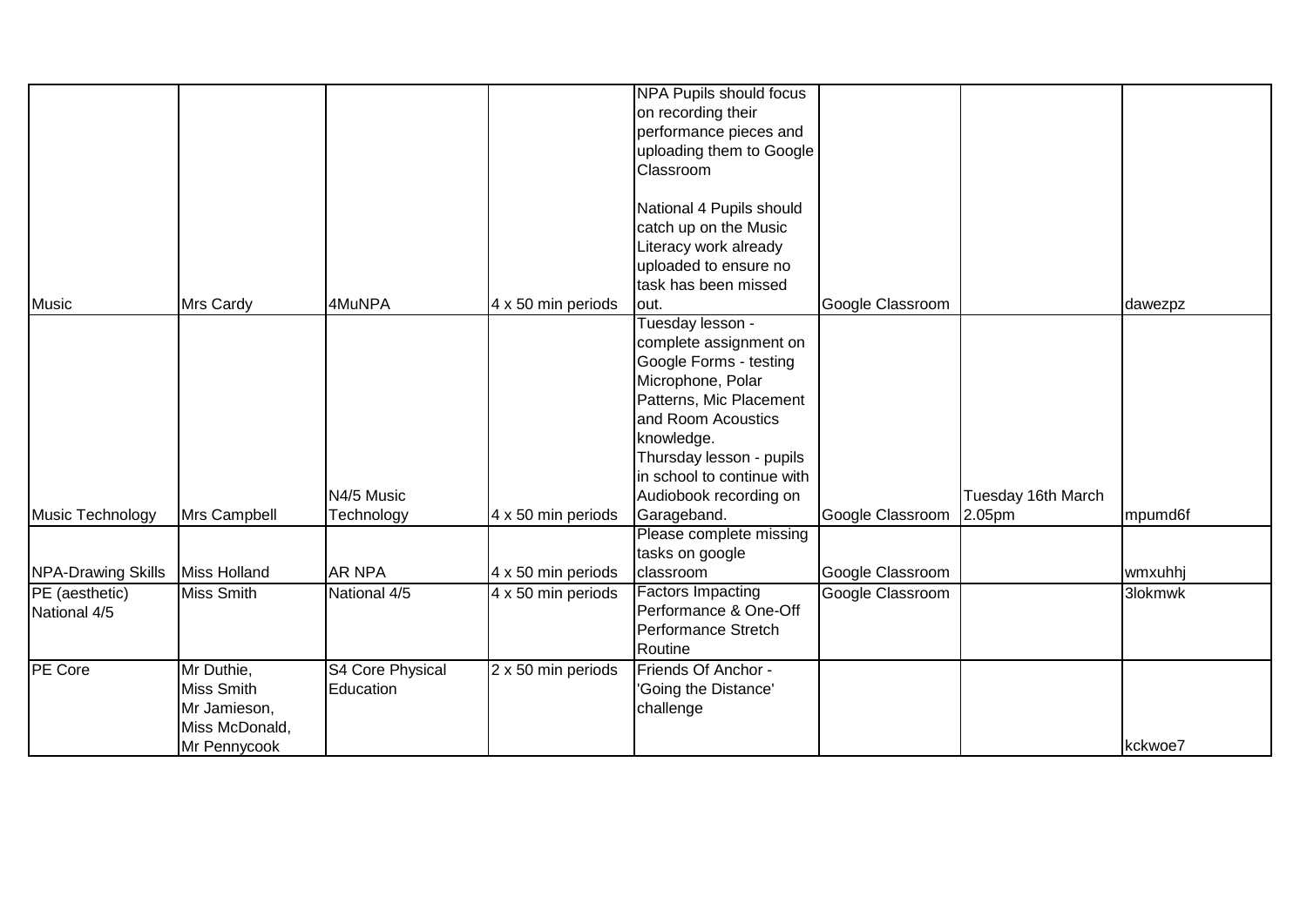| <b>PE N4/5</b>            | Miss McDonald       | National 4/5       | 4 x 50 min periods | The class have until the              | Google             |                | kdglngu              |
|---------------------------|---------------------|--------------------|--------------------|---------------------------------------|--------------------|----------------|----------------------|
|                           |                     |                    |                    | 26th March to complete                | classroom/classwor |                |                      |
|                           |                     |                    |                    | the good copy of their                | k                  |                |                      |
|                           |                     |                    |                    | Hockey Portfolio. This                |                    |                |                      |
|                           |                     |                    |                    | counts for 52/120 marks               |                    |                |                      |
|                           |                     |                    |                    | of their grade. I am                  |                    |                |                      |
|                           |                     |                    |                    | available for one to one              |                    |                |                      |
|                           |                     |                    |                    | meets for anyone who                  |                    |                |                      |
|                           |                     |                    |                    | needs help. The pupils                |                    |                |                      |
|                           |                     |                    |                    | should be building                    |                    |                |                      |
|                           |                     |                    |                    | towards a one off                     |                    |                |                      |
|                           |                     |                    |                    | performance in one                    |                    |                |                      |
|                           |                     |                    |                    | activity. This is worth 50%           |                    |                |                      |
|                           |                     |                    |                    | of their grade. I expect              |                    |                |                      |
|                           |                     |                    |                    | them to build to running              |                    |                |                      |
|                           |                     |                    |                    | 3km each week to                      |                    |                |                      |
|                           |                     |                    |                    | maintain high CRE levels.             |                    |                |                      |
|                           |                     |                    |                    |                                       |                    |                |                      |
| PE National 4/5           | Mr Jamieson         | National 4/5       | 4 x 50 min periods | Complete any 'missing'                | Google Classroom   |                | qqqtpfa              |
|                           |                     |                    |                    | portfolio assignments or              |                    |                |                      |
|                           |                     |                    |                    | use feedback to complete              |                    |                |                      |
|                           |                     |                    |                    | a final draft of answers.             |                    |                |                      |
|                           |                     |                    |                    | Approaches to develop                 |                    |                |                      |
|                           |                     |                    |                    | the physical factor.                  |                    |                |                      |
|                           |                     |                    |                    |                                       |                    |                |                      |
|                           |                     |                    |                    | Radioactive half-life and             |                    | Available when |                      |
| Physics                   | <b>Miss Bowring</b> | National 5 Physics | 4 x 50 min periods | uses of radiation                     | Google Classroom   | Ineeded        | yiredpd              |
|                           |                     |                    |                    | Forensics unit - Forensic             |                    |                |                      |
| <b>Practical /Applied</b> |                     |                    |                    | methods(Blood spatter                 |                    |                |                      |
| Science                   | Miss McPherson      | 4PRS               | 4 x 50 min periods | and DNA typing)                       | Google Classroom   |                | 5mw2mkh              |
|                           |                     |                    |                    | Continue with any                     |                    |                |                      |
|                           |                     |                    |                    | employability tasks not               |                    |                | 4A1 - mfieuwr, 4A2 - |
| <b>PSE</b>                | Mrs Horne           | 4A1/4A2            | 1 x 50 min period  | previously completed                  | Google classroom   |                | qwc22oz              |
|                           |                     |                    |                    |                                       | Google classroom   |                |                      |
| PSE                       | Mrs Duthie          | 4B                 | 1 x 50 min period  | Employability course work Assignments |                    |                | d3h6cxa              |
| <b>PSE</b>                | Mrs Beagrie         | 4C1                | 1 x 50 min period  | Employability coursework              | Google classroom   |                | kri5ha6              |
| <b>PSE</b>                | <b>Mrs Gilbert</b>  | 4D1                | 1 x 50 min period  | Employability                         | Google Classroom   |                | w4akdie              |
|                           |                     |                    |                    | Responsibilities of                   |                    |                |                      |
| <b>PSE</b>                | Mrs Skinner         | 4E                 | 1 x 50 min period  | <b>Employment Task 2a</b>             | Google classroom   |                | d4bateb              |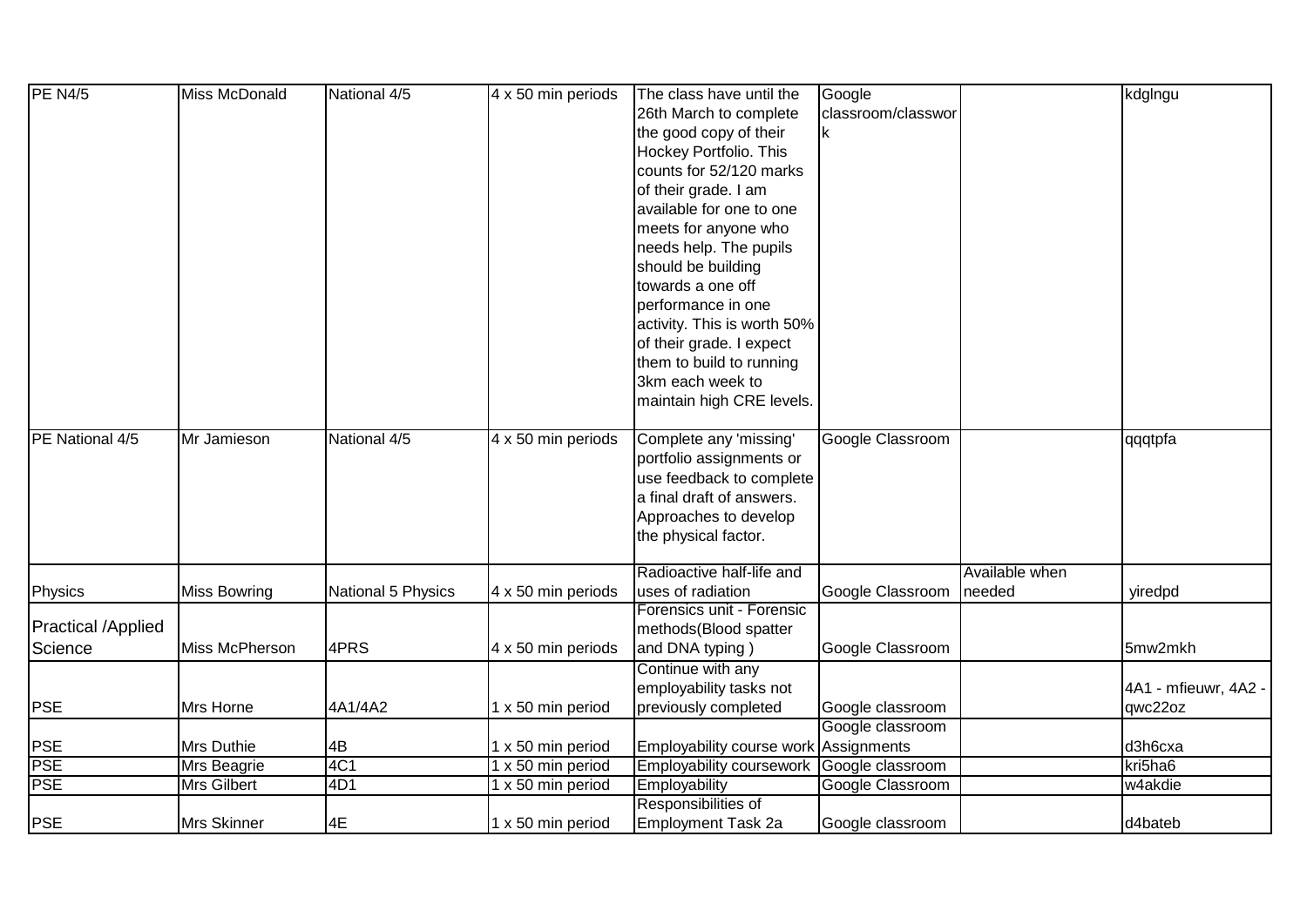|                         |                             |                                           |                    |                                                                                                                                                                                                     |                  | Friday 19th March                                                                                     |                                                                                                                |
|-------------------------|-----------------------------|-------------------------------------------|--------------------|-----------------------------------------------------------------------------------------------------------------------------------------------------------------------------------------------------|------------------|-------------------------------------------------------------------------------------------------------|----------------------------------------------------------------------------------------------------------------|
| <b>PSHE</b>             | Mr McKinnie                 | 4F1                                       | 1 x 50 min period  | <b>Wellbeing Check-In</b>                                                                                                                                                                           | Google Meet      | 1.15pm                                                                                                | igozqhl                                                                                                        |
|                         |                             |                                           |                    |                                                                                                                                                                                                     |                  | Thursday 18 March @                                                                                   |                                                                                                                |
| <b>PSE</b>              | Nicola Wallace              | 4G1                                       | 1 x 50 min period  | Employability                                                                                                                                                                                       | google classroom | 10.45                                                                                                 | 34vcaub                                                                                                        |
| Psychology N5           | Mrs Watson                  | Psychology N5 (PSY4) 4 x 50 min periods   |                    | Research Methods -<br><b>Descriptive Statistics</b>                                                                                                                                                 | Google Classroom |                                                                                                       | qxklwp5                                                                                                        |
| <b>RMPS</b>             | Ms Erskine                  | S4 Core RMPS                              | 1 x 50 min period  | Complete all outstanding<br>work for Religion, Beliefs<br>& Values Unit.                                                                                                                            | Google Classroom |                                                                                                       | 4A1 zfj2lqa<br>4A2 wthst6e<br>4B yuyl7aw<br>4C vrua57p<br>4D tjrxrot<br>4E nc356wg<br>4F yxog7dc<br>4G mj7jhbd |
| <b>RMPS Higher</b>      | Ms Erskine                  | <b>Higher RMPS</b>                        | 6 x 50 min periods | Buddhism - Devotion                                                                                                                                                                                 | Google Classroom |                                                                                                       | q7g22f7                                                                                                        |
| <b>RMPS National</b>    | Ms McGuckin                 | <b>National RMPS</b>                      | 4 x 50 min periods | Revision of previous<br>topics                                                                                                                                                                      | Google Classroom | Appointments booked<br>through link in<br>classroom                                                   | 4skf3yt                                                                                                        |
| Spanish                 | Mrs Hutcheson, Mrs<br>Davie | All S4 Spanish classes 4 x 50 min periods |                    | Reading/Listening/Writing<br>Talking practice for all<br>levels: In-school teaching<br>and optional tasks to<br>complete at home to<br>develop particular skill<br>according to individual<br>pupil | Google Classroom | No online meets this<br>week- in-person<br>teaching on allocated<br>days (4D- Tues PM,<br>4E- Fri PM) | D:Mrs H:sxafass<br>E:Mrs D:kkyqggl                                                                             |
| Sport And<br>Recreation | Mr Duthie                   | Sport And Recreation   4 x 50 min periods |                    | Employability Unit -<br>Preparing for return to<br>school.                                                                                                                                          | Google Classroom | Friday Period 4 -<br>11am                                                                             | jnmpzoj                                                                                                        |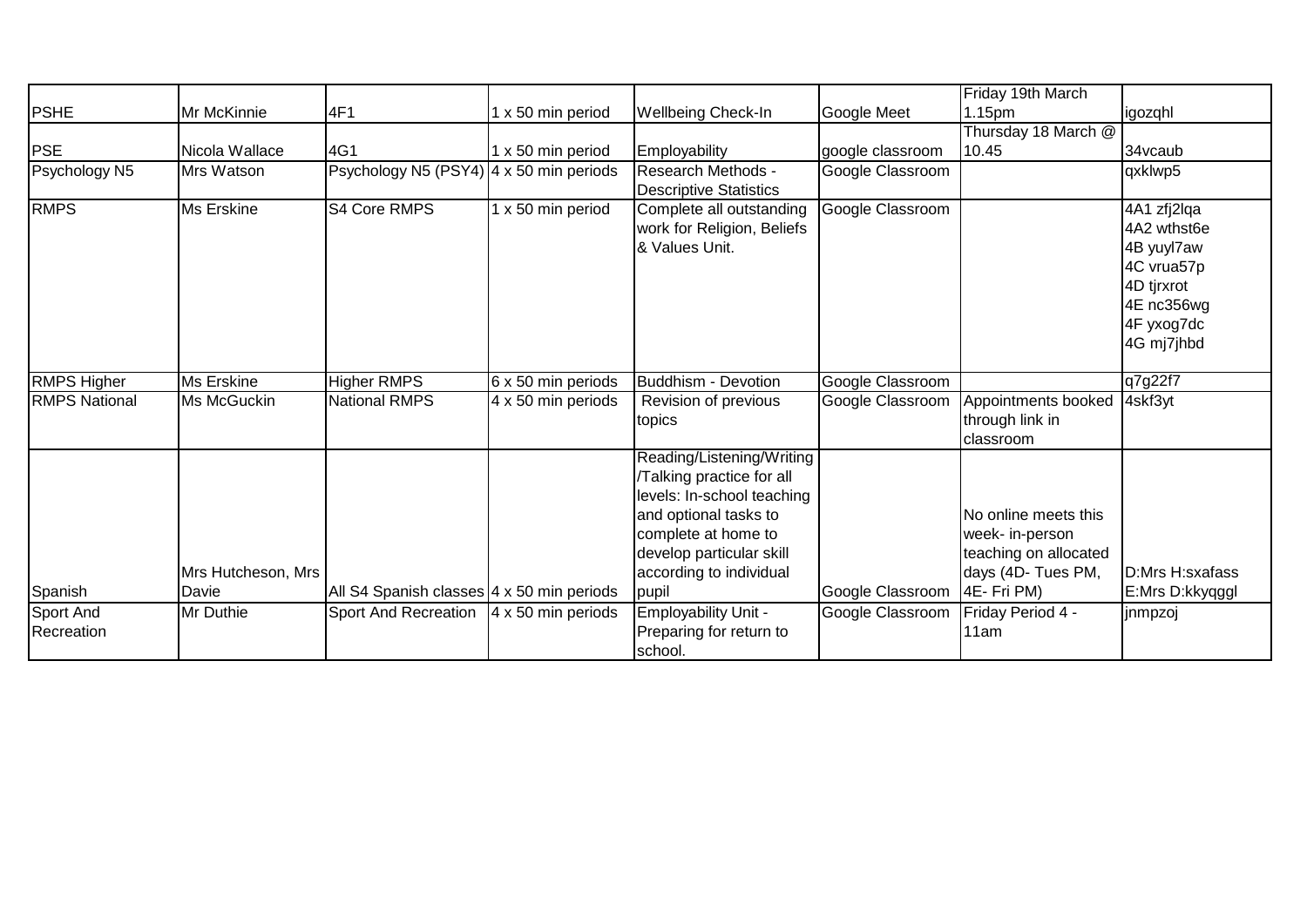|                           |                |                              |                    | <b>Tutorials and Google</b> |                           |                              |                    |
|---------------------------|----------------|------------------------------|--------------------|-----------------------------|---------------------------|------------------------------|--------------------|
|                           |                |                              |                    | Meets will continue. All    |                           |                              |                    |
|                           |                |                              |                    | pupils involved have been   |                           |                              |                    |
|                           |                |                              |                    | emailed to confirm.         |                           |                              |                    |
|                           |                |                              |                    | Further support via         |                           |                              |                    |
|                           |                |                              |                    | Google                      |                           |                              |                    |
|                           |                |                              |                    | classroom/tutorials will be |                           |                              |                    |
|                           |                |                              |                    | offered, for all year       |                           |                              |                    |
|                           |                |                              |                    | groups, as                  |                           |                              |                    |
|                           |                |                              |                    | required/requested.         |                           |                              |                    |
|                           |                |                              |                    | Pupils are contacted        |                           |                              |                    |
|                           |                | <b>Blair House Tutorial</b>  |                    | individually with           |                           | Various: Pupils              |                    |
| Targeted Support          | Ms Arthur      | group                        | 1 x 50 min period  | applicable codes.           | Google classroom          | contacted individually.      | khbdqgr            |
|                           |                | English & Maths              |                    |                             |                           |                              |                    |
| <b>Targeted Support</b>   | Mrs M Gordon   | Tutorial                     | 2 x 50 min periods | Complete Work               | Google Classroom          |                              | yovigl5            |
|                           |                | Sleep Support &              |                    |                             |                           | Wednesdays &                 |                    |
|                           |                | Advice-Drop-in               |                    |                             |                           | Thursdays from 1.45          | meet.google.com/sz |
| Targeted Support          | Mrs M Gordon   | Session                      | 2 x 50 min periods | As required                 | Google Meet               | 2.45pm                       | p-gbvr-zgx         |
|                           |                |                              |                    | Completion of               |                           |                              |                    |
|                           |                |                              |                    | Employability Unit -        | <b>Travel and Tourism</b> |                              |                    |
| <b>Travel and Tourism</b> | Mr Uduma Ikpa  | S4 TON4E1/TON5E1             | 4 x 50 min periods | Outcome 3                   | Google Classroom          |                              | 65er7mi            |
| <b>TS Alvie House</b>     |                |                              |                    | Work is based on what       |                           | Depends on                   |                    |
| Tutorial                  | A Osardu       | <b>Alvie House Tutorials</b> | 2 x 50 min periods | pupils need to catch up.    | Google Classroom          | arrangements.                | qonb4vl            |
|                           |                |                              |                    | Complete outstanding        |                           |                              |                    |
|                           |                |                              |                    | assignments; attend         |                           |                              |                    |
|                           |                |                              |                    | individual appointment to   |                           | 18/3/21 Thursday 9.35        |                    |
|                           |                |                              |                    | review assignments prior    |                           | and 11.35. Check             |                    |
|                           |                |                              |                    | to teachers printing out    |                           | pupil emails for             |                    |
|                           | Dr Millar, Mrs |                              |                    | pupil work for evidence     |                           | individual appointment       |                    |
| <b>TS English</b>         | Forbes         | S4 TS English                | 4 x 50 min periods | folders.                    | google class              | time.                        | ufipcpu            |
| <b>TS Esk House</b>       |                |                              |                    | Individual                  | Individual class          | Individual live              | Individual class   |
| Tutorials                 | Mrs G Smith    | <b>Esk House Tutorials</b>   | 1 x 50 min period  | coursework/support set      | codes                     | teaching/support slots codes |                    |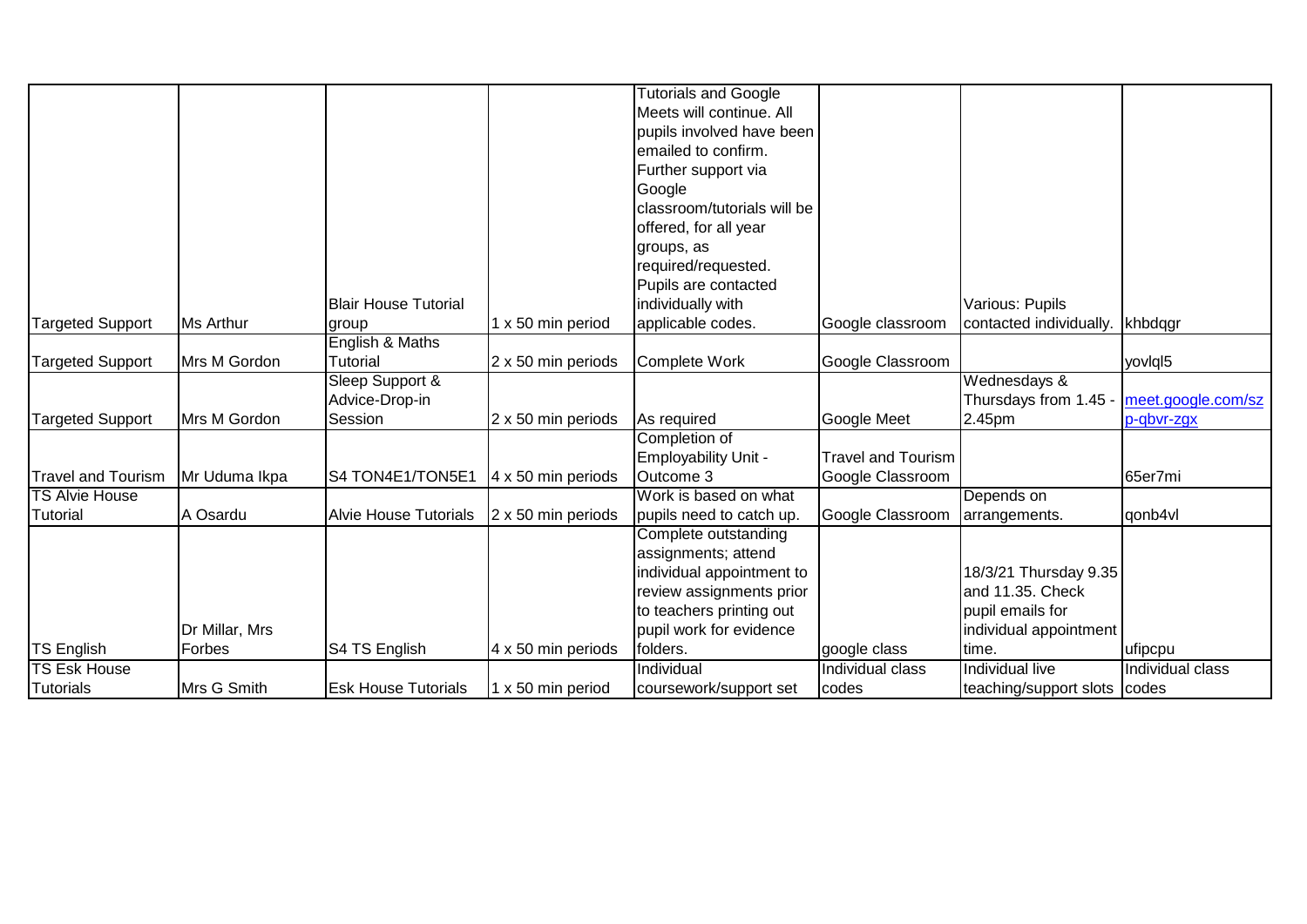|                                       |              |                                           |                    |                                                  |                                | Live teaching:<br>15th Monday; Period 6<br>16th Tuesday; Period<br>2.05-2.55<br>17th Wednesday;<br>Period 4<br>11.35-12.25<br>17th Wednesday;<br>Period 6<br>2.05-2.55<br>18th Thursday; Period<br>8.45 - 9.35<br>18th Thursday; Period<br>2.05-2.55<br>19th Friday; Period 3<br>10.45-11.35 |                       |
|---------------------------------------|--------------|-------------------------------------------|--------------------|--------------------------------------------------|--------------------------------|----------------------------------------------------------------------------------------------------------------------------------------------------------------------------------------------------------------------------------------------------------------------------------------------|-----------------------|
|                                       |              |                                           |                    |                                                  |                                |                                                                                                                                                                                                                                                                                              |                       |
|                                       |              |                                           |                    | Various - Review of                              |                                | 19th Friday; Period 4                                                                                                                                                                                                                                                                        |                       |
| <b>TS Gowan House</b>                 |              |                                           |                    | mainstream tasks, literacy                       |                                | 11.35-12.25                                                                                                                                                                                                                                                                                  |                       |
| Tutorial                              | Mr A Adegoke | <b>TS Classes</b>                         | 6 x 50 min periods | (toe by toe), numeracy etc Google Classroom      |                                |                                                                                                                                                                                                                                                                                              | nyxaztb               |
| TS House C                            |              |                                           |                    |                                                  |                                |                                                                                                                                                                                                                                                                                              |                       |
| <b>Tutorials</b>                      | Mrs Forbes   | <b>Pupil Name</b>                         | 1 x 50 min period  | Various                                          | google class                   | Various                                                                                                                                                                                                                                                                                      | Various               |
|                                       |              |                                           |                    |                                                  |                                | Thursday 18th, 10.30-                                                                                                                                                                                                                                                                        |                       |
| <b>TS Maths</b>                       | A Osardu     | S4 TS Maths                               | 2 x 50 min periods | Catch up on Unit 3 tasks                         | Google Classroom               | 12.00                                                                                                                                                                                                                                                                                        | d4xkaiv               |
|                                       |              |                                           |                    | Catch Up from this terms                         |                                |                                                                                                                                                                                                                                                                                              |                       |
| <b>TS Nurture Maths</b>               | Mr Lawrence  | <b>Nurture</b>                            | 3 x 50 min periods | work so far                                      | Google Classroom               |                                                                                                                                                                                                                                                                                              | fvcereu               |
|                                       |              |                                           |                    |                                                  |                                | S1: Thursday 1.15 and                                                                                                                                                                                                                                                                        |                       |
|                                       |              |                                           |                    |                                                  |                                | by arrangement                                                                                                                                                                                                                                                                               |                       |
|                                       |              |                                           |                    |                                                  |                                | S3: Thursday 10.45                                                                                                                                                                                                                                                                           |                       |
|                                       |              |                                           |                    |                                                  |                                | and by arrangement                                                                                                                                                                                                                                                                           |                       |
| <b>TS Tutorial Faskally Dr Millar</b> |              | Faskally House tutorial 1 x 50 min period |                    | variable - as agreed with<br>individual learners | Google classrooms arrangement. | Senior pupils: by                                                                                                                                                                                                                                                                            | variable - as sent to |
|                                       |              |                                           |                    |                                                  |                                |                                                                                                                                                                                                                                                                                              | llearners             |